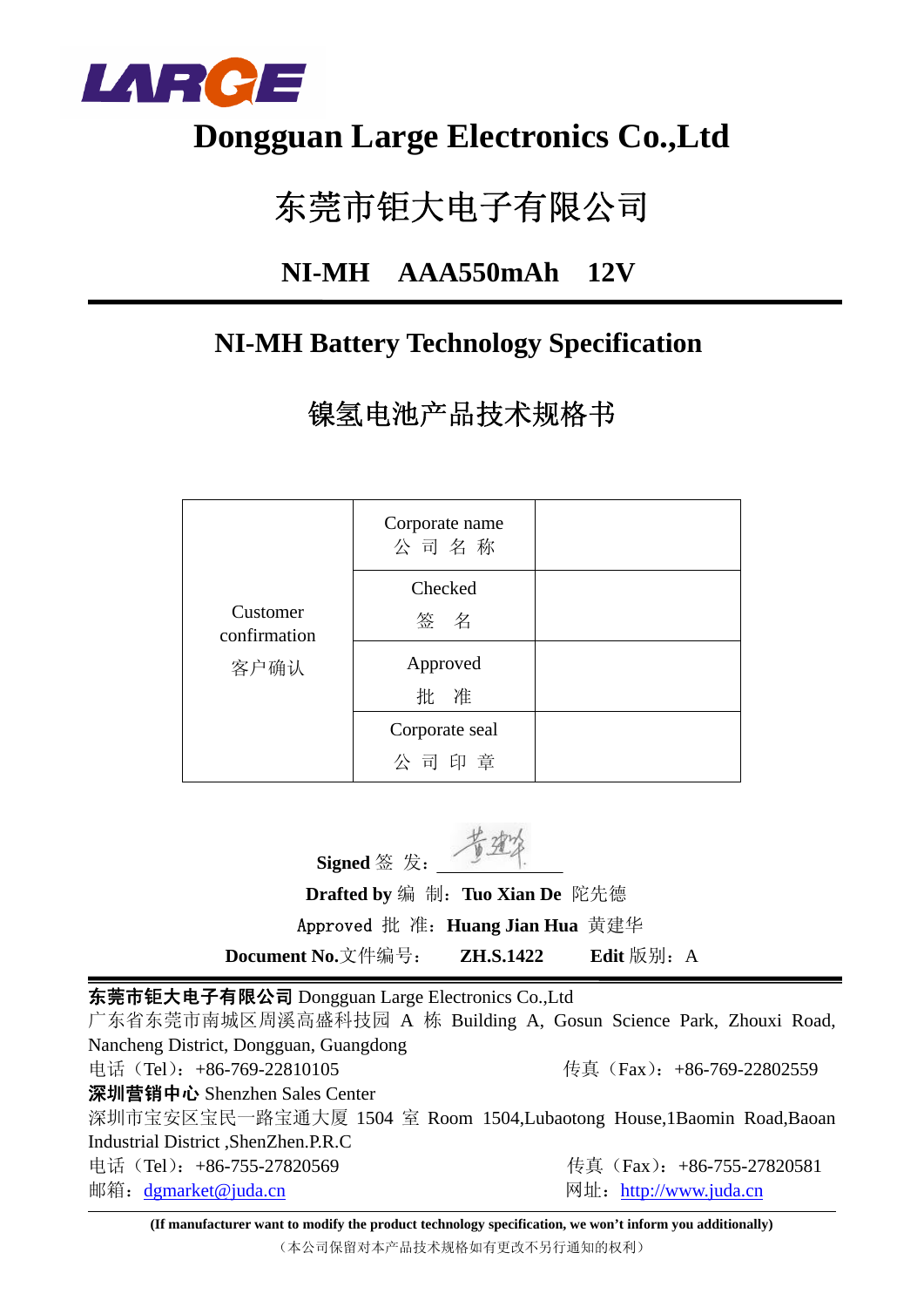| LARCE        |                            | 东莞市钜大电子有限公司 Dongguan Large Electronics Co., Ltd |                  |            |      |   |                    |
|--------------|----------------------------|-------------------------------------------------|------------------|------------|------|---|--------------------|
| <b>LARGE</b> |                            | AAA55012V                                       | <b>Technical</b> | Edition    | 版    | 本 |                    |
|              | <b>BATTERY</b> Document 名称 | <b>Specification</b>                            |                  | Valid Date | 生效日期 |   | $2011 - 10 - 18$   |
|              |                            | AAA550 12V 产品技术规格 Drafted                       |                  | hv         | 编    | 制 | Tuo Xian De 陀先德    |
| 钜大电池         | Number 编号                  | ZH.S.1422                                       |                  | Approved   | 批    | 准 | Huang Jian Hua 黄建华 |

#### 1. 范围 SCOPE

此种规格适用于LARGE各种镍氢圆柱形电池和电池组。

This specification governs the performance of the following LARGE Nickel-Metal Hydride Cylindrical Cell and its stack-up batteries.

型号: NI-MH AAA550mAh 12V

LARGE Model: NI-MH AAA550mAh 12V

规格书显示了电池的标称电压。电池组的标称电压等于单体电池的电压乘以单体电池的数 目。

The data involving nominal voltage and the approximate weight of stake-up batteries shall be equal to the value of the unit cell multiplied by the number of unit cells in the battery.

单体电池的标称电压= 1.2V

Nominal voltage of unit cell =  $1.2V$ 

#### 2.规格 RATINGS

| 类型                  | 单位              | 说明             | 环境                                        |
|---------------------|-----------------|----------------|-------------------------------------------|
| Description         | Unit            | Specification  | Conditions                                |
| 标称电压                | V               | 12             |                                           |
| Nominal Voltage     |                 |                |                                           |
| 标称容量                | mAh             | 550            | 标准充电/放电                                   |
| Nominal Capacity    |                 |                | Standard Charge/discharge                 |
| 最小容量                | mAh             | 500            | 标准充电/放电                                   |
| Minimum Capacity    |                 |                | Standard Charge/discharge                 |
| 标准充电                | mA              | 55(0.1C)       | $Ta=0 \sim 45^{\circ}$ C                  |
| Standard Charge     | hour            | $14 - 16$      |                                           |
|                     | mA              | 275(0.5C)      | $-\Delta$ V=5mV/单体电池 $-\Delta$ V=5mV/ce11 |
| 快速充电                |                 |                | 终止时间=110%充入容量(仅供参考)                       |
| Fast Charge         |                 |                | Timercutoff=110%input capacity            |
|                     | hour            | 2. 2approx     | 断电温度=55℃ Temp.cutoff=55℃                  |
|                     |                 |                | Ta= $10 \sim 45$ °C                       |
| 涓流充电                | mA              | 27.5(0.05C)    | Ta= $0 \sim 45$ °C                        |
| Trickle Charge      |                 | 55(0.1C)       |                                           |
| 终止电压                |                 |                |                                           |
| Discharge Cut-off   | V               | 10.0           |                                           |
| Voltage             |                 |                |                                           |
| 最大放电电流              |                 |                |                                           |
| Maximum Discharging | mA              | 550(0.5C)      | Ta= $20\sim70^{\circ}$ C                  |
| Current             |                 |                |                                           |
| 贮存温度                | $\rm ^{\circ}C$ | $-20\sim35$ °C |                                           |
| Storage Temperature |                 |                |                                           |

第 *2* 页 共 *6* 页电池应用专业服务商 *Professional Application Service Provider of Battery*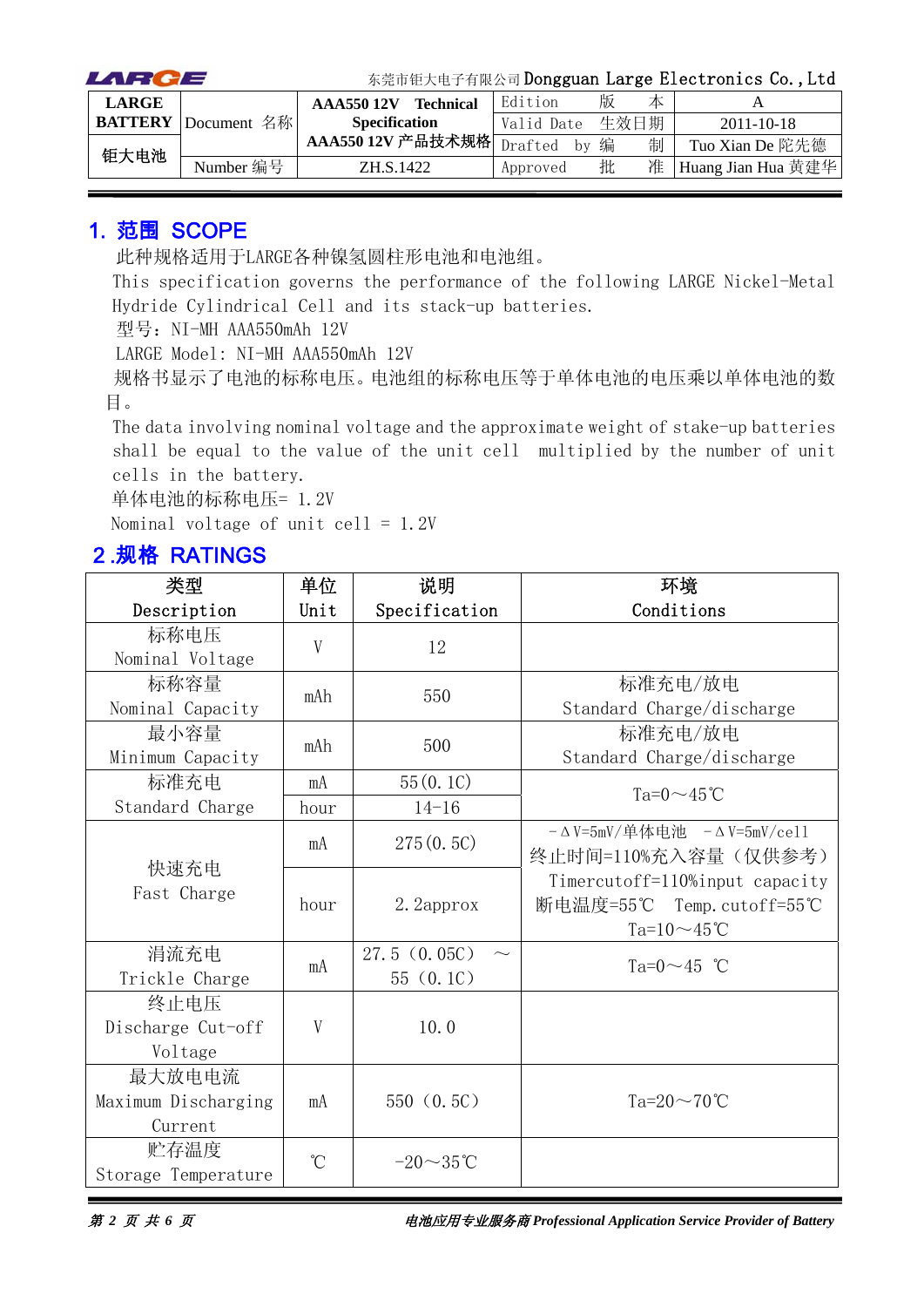| LARCE        |                            | 东莞市钜大电子有限公司 Dongguan Large Electronics Co., Ltd |            |   |      |                    |  |
|--------------|----------------------------|-------------------------------------------------|------------|---|------|--------------------|--|
| <b>LARGE</b> |                            | <b>Technical</b><br><b>AAA550 12V</b>           | Edition    | 版 | 本    |                    |  |
|              | <b>BATTERY</b> Document 名称 | <b>Specification</b>                            | Valid Date |   | 生效日期 | $2011 - 10 - 18$   |  |
|              |                            | AAA550 12V 产品技术规格 Drafted                       | by         | 编 | 制    | Tuo Xian De 陀先德    |  |
| 钜大电池         | Number 编号                  | ZH S 1422                                       | Approved   | 批 | 准    | Huang Jian Hua 黄建华 |  |

#### 3.性能 PERFORMANCE

测试电池的状态应为用户收到后不超过一个月的产品

Unless otherwise stated, tests should be done within one month of delivery under the following

conditions:

适用温度 Ambient Temperature: Ta=20±5℃

相对湿度 Relative Humidity: 65±20%

标准充放电 Standard Charge/ Discharge Condition:

充电/Charge:  $55mA(0.1C) \times 16hrs$ 

放电/Discharge:  $110mA(0.2C)$  to 10.0V/pack

| 测试<br>Test                                | 单位<br>Unit  | 说明<br>Specification                  | 环境<br>Conditions                                                                                                                                                          | 备注<br>Remarks                             |
|-------------------------------------------|-------------|--------------------------------------|---------------------------------------------------------------------------------------------------------------------------------------------------------------------------|-------------------------------------------|
| 容量<br>Capacity                            | mAh         | $\geqslant 500$                      | 标准充电/放电<br>Standard<br>Charge/Discharge                                                                                                                                   | 允许达到三个循环<br>Up to 3 cycles are<br>allowed |
| 开路电压<br>Open Circuit<br>Voltage (OCV)     | V           | ≥12.5                                | 充电后一小时内<br>Within<br>1 <sub>hr</sub><br>after<br>standard charge                                                                                                          |                                           |
| 内阻<br>Internal<br>Impedance (Ri)          | $m \Omega$  | $\leq 600$                           | 达到完全充电状态<br>Upon fully charge $(1kHz)$<br>(1kHz)                                                                                                                          |                                           |
| 高倍率放电<br>High Rate<br>Discharge<br>(0.5C) | 分<br>/min   | $\geq 108$                           | 标准充电后一小时内进行放<br>电<br>Standard<br>Charge, 1hr<br>rest before discharge                                                                                                     |                                           |
| 过充<br>Overcharge                          | N/A         | 不漏不爆炸<br>No leakage nor<br>explosion | 55mA (0.1C) 充电48小时<br>55mA(0.1C)<br>charge<br>48<br>hours                                                                                                                 |                                           |
| 容量保留<br>Charge Retention                  | mAh         | $\geq$ 330 (60%)                     | 0.1C 充电 16 小时后在 20±2<br>℃贮存 28 天再用 0.2C 放电到<br>10.0V/组<br>Charge: $0.1C$ for $16$<br>hours<br>Storage: 28days at $20 \pm 2^{\circ}$ C<br>Discharge: 0.2C to<br>10.0V/pack |                                           |
| IEC 循环测试<br>IEC Cycles Test               | 周期<br>Cycle | $\geqslant$ 500                      | IEC61951-2 (2003)                                                                                                                                                         |                                           |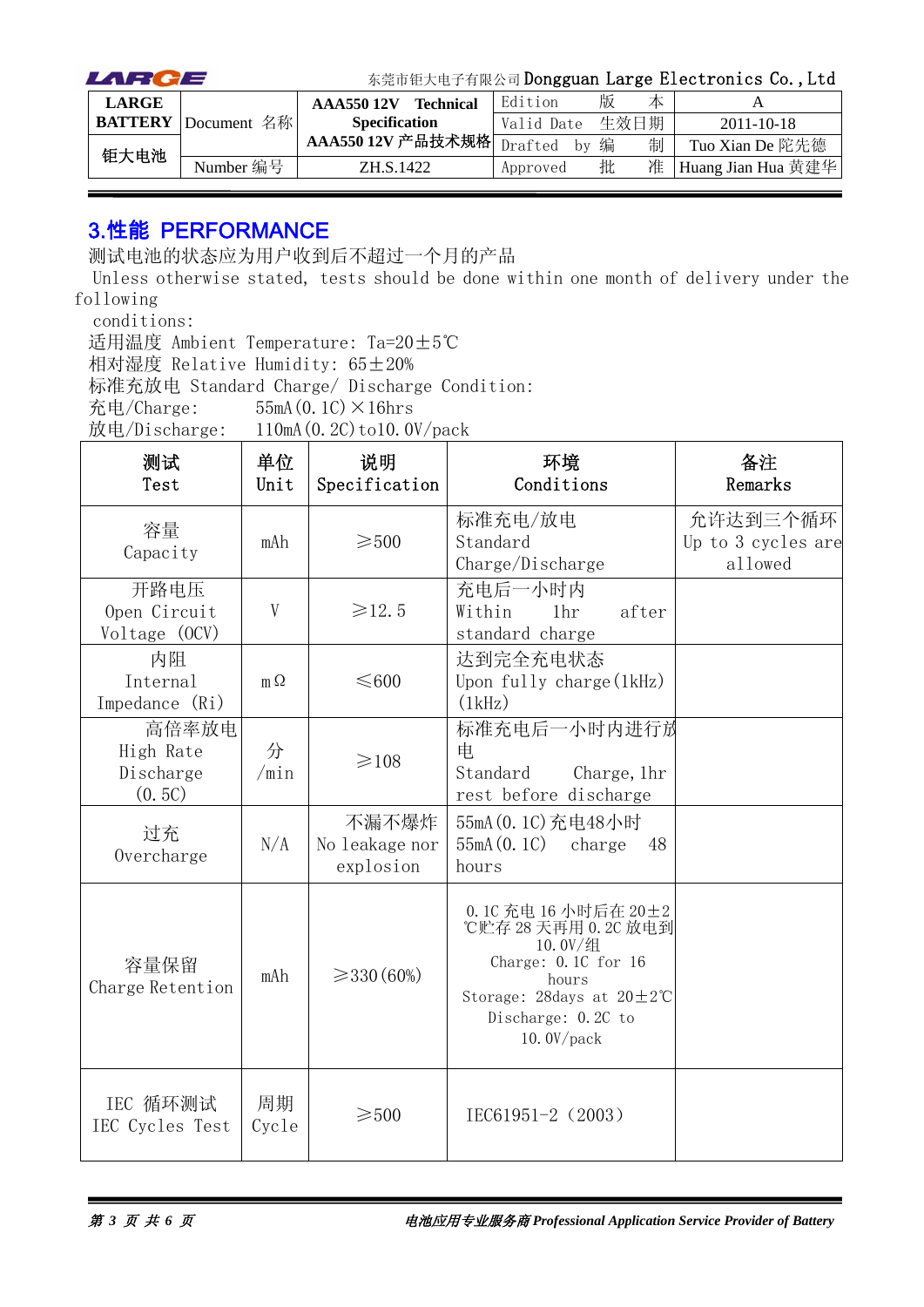| LARCE        |                            | 东莞市钜大电子有限公司 Dongguan Large Electronics Co., Ltd |                  |               |   |      |                    |
|--------------|----------------------------|-------------------------------------------------|------------------|---------------|---|------|--------------------|
| <b>LARGE</b> |                            | AAA55012V                                       | <b>Technical</b> | Edition       | 版 | 本    |                    |
|              | <b>BATTERY</b> Document 名称 | <b>Specification</b>                            |                  | Valid Date    |   | 生效日期 | $2011 - 10 - 18$   |
| 钜大电池         |                            | AAA550 12V 产品技术规格                               |                  | Drafted<br>hv | 编 | 制    | Tuo Xian De 陀先德    |
|              | Number 编号                  | ZH.S.1422                                       |                  | Approved      | 批 | 准    | Huang Jian Hua 黄建华 |

| 测试            | 单位   | 说明                                          | 环境                                                    |
|---------------|------|---------------------------------------------|-------------------------------------------------------|
| Test          | Unit | Specification                               | Conditions                                            |
|               |      | 不漏液,不变形                                     | 以 (0.1C) 完全充满, 搁置 14 天                                |
| 泄漏<br>Leakage | N/A  | No leakage nor                              | Full charged at $(0.1C)$ stand for 14                 |
|               |      | deformation.                                | days                                                  |
|               |      | 可能发生漏液、变形,但是                                | 在标准充电后,短路1个小时(铜芯                                      |
| 短路            |      | 不会发生爆炸。                                     | =0.75mm <sup>2</sup> ×20毫米)                           |
| Short Circuit | N/A  | & deformation<br>Leakage                    | After standard charge, short circuit                  |
|               |      | but<br>occur,<br>may<br>no                  | for 1 hour (leading wire=0.75mm <sup>2</sup> $\times$ |
|               |      | explosion is allowed.                       | 20mm)                                                 |
|               |      |                                             | 以0.1C给电池组充电16小时,然后再放                                  |
|               |      | 每只电池电压变化应在                                  | 置24小时。 检测电池受振前后的状态。                                   |
|               | N/A  | $0.02V$ 之内, 内阻应该在5                          | 振幅为1.5mm 3000CPM                                      |
| 震动            |      | milli-ohm之内                                 | 测试时间应不少于60分钟                                          |
| Vibration     |      | Change of Voltage $\Delta V$                | Charge the battery 0.1C 16hrs, the                    |
| Resistance    |      | 0.02V,                                      | n leave for 24hrs. check battery                      |
|               |      | Change<br>of<br>internal                    | before $/$ after vibration.                           |
|               |      | impedance                                   | Amplitude: 1.5mm                                      |
|               |      | $\Delta$ Ri $\leq$ 5 m $\Omega$ .           | Vibration: 3000CPM                                    |
|               |      |                                             | Any direction for 60mins.                             |
|               |      |                                             | 以0.1C给电池组充电16小时,再放置24                                 |
|               |      |                                             | 小时。检测电池跌落前后的状态                                        |
|               |      | 每只电池电压变化应在                                  | 高度为50cm, 木板厚度为30mm                                    |
|               |      | $0.02V$ 之内, 内阻应该在5                          | 测试次数应不少于3次, 测试方向分为                                    |
| 跌落            |      | milli-ohm之内                                 | X, Y, Z三个方向。                                          |
| Impact        | N/A  | Change of voltage                           | Charge the battery 0.1C 16hrs, the                    |
| Resistance    |      | $\Delta V \leq 0.02V$ ,                     | n leave for 24hrs. check battery                      |
|               |      | Change of internal                          | before $/$ after                                      |
|               |      | Impedance $\Delta$ Ri $\leq$ 5 m $\Omega$ . | dropped,                                              |
|               |      |                                             | Height: 50cm, Wooden board (thickne                   |
|               |      |                                             | ss 30mm)Direction not specified 3                     |
|               |      |                                             | times.                                                |

### 4. 结构,尺寸及标记 CONFIGURATION, DIMENSIONS AND MARKINGS

请查阅附上的图表。

Please refer to the attached drawing.

#### 5. 外观 EXTERNAL APPEARANCE

电池/电池组在自由放置下,无破裂、划痕、生锈、变色、漏液及变形等现象。 The cell/ battery shall be free from cracks, scars, breakage, rust, Discoloration, leakage nor deformation.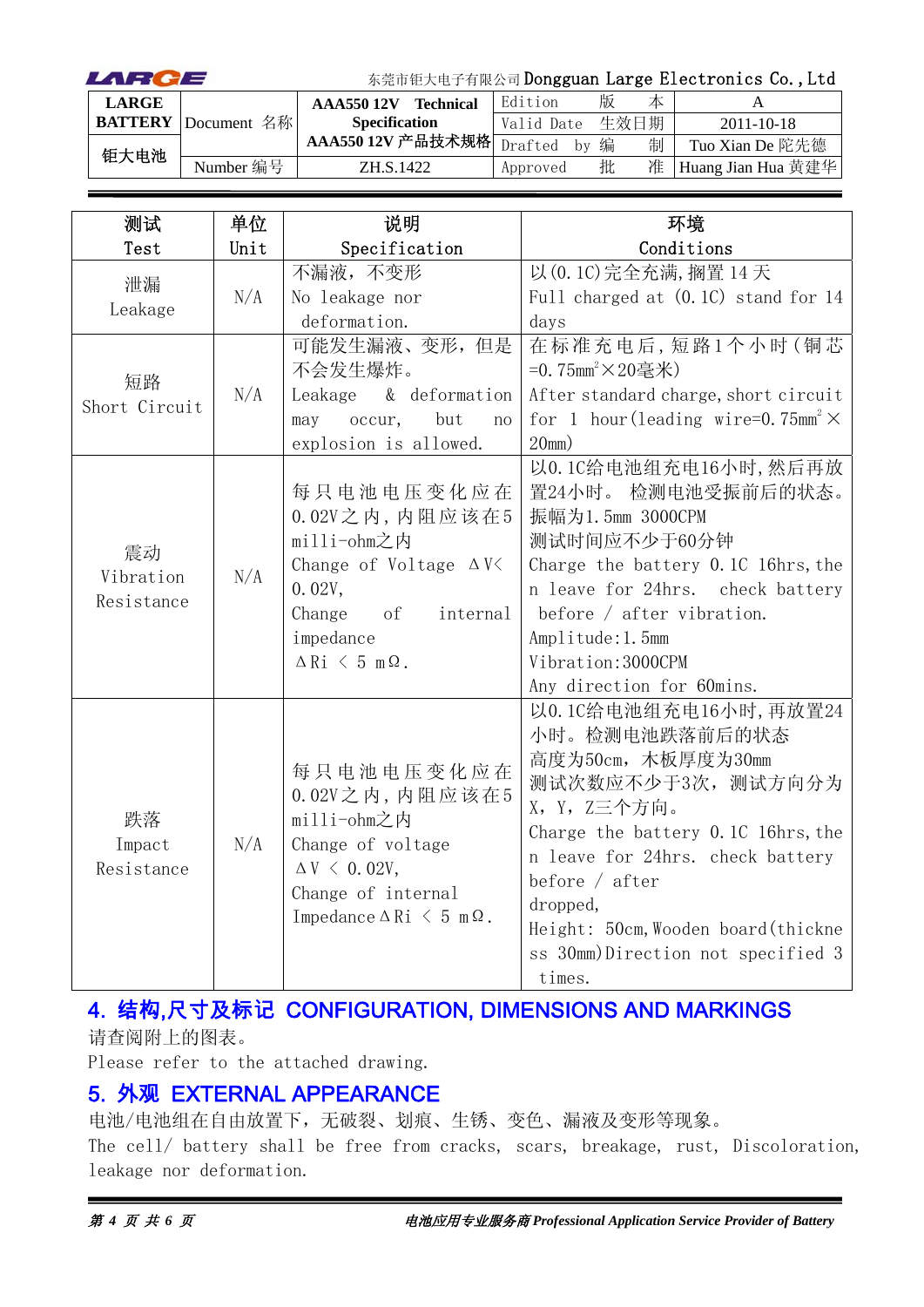| LARCE        | 东莞市钜大电子有限公司 Dongguan Large Electronics Co., Ltd |                               |            |   |      |                    |
|--------------|-------------------------------------------------|-------------------------------|------------|---|------|--------------------|
| <b>LARGE</b> |                                                 | <b>Technical</b><br>AAA55012V | Edition    | 版 | 本    |                    |
|              | <b>BATTERY</b> Document 名称                      | <b>Specification</b>          | Valid Date |   | 生效日期 | $2011 - 10 - 18$   |
| 钜大电池         |                                                 | AAA550 12V 产品技术规格 Drafted     | bv         | 编 | 制    | Tuo Xian De 陀先德    |
|              | Number 编号                                       | ZH.S.1422                     | Approved   | 批 | 准    | Huang Jian Hua 黄建华 |

#### 6、警告 CAUTION

- 1.不允许反极充电。Reverse charging is not acceptable
- 2.电池在充电中不得负荷电流。Do not burthen current when charging.
- 3.充放电不得超出说明书规定的范围。Do not charge/discharge with more than the specified current.
- 4.切勿使电池短路,否则可能使其永久性损坏。Do not short circuit the cell/ battery. Permanent damage to the cell/ battery may result.

5.请勿将电池投入火中或拆解。Do not incinerate or mutilate the cell/ battery.

6. 使用不当会导致电池的使用寿命的下降,如:极端高温、深循环、过充或过放。 Do not subject batteries to adverse conditions like: extreme temperature, deep cycling and excessive Overcharge/overdischarge.The life expectancy may be reduced.

7.电池不使用时应放在干燥通风的地方。大量贮存或装运前应对电池进行放电。

Store the cell/ battery in a cool dry place. Always discharge the cell/battery before bulk storage or shipment.

8.若要持续贮存,为了维护电池性能,在半年内要对电池进行充放电一次,以防其失去功 效。Cycle (charge and discharge) the battery every 6-9months to maintain cell/battery performance when being stored for an extended period of time.

9.远离儿童,如不慎误吞请立即送往医院。

Keep away from children. If swallowed, contact a physician at once.

10.电池在塑料盒内要通风,因为内部或许有释放氧气和氢气的危险,导致因火源而引起爆 炸。

Avoid airtight battery compartments. Ventilation should be provided in the plastic case of batteries, otherwise oxygen and hydrogen gas generated inside

can cause explosion when exposed to fire sources such as motors or switches. 备注/Remark:

| 周期Cycle                                                                    | 充电Charge                   | 搁置Rest           | 放电Discharge                               |  |  |  |
|----------------------------------------------------------------------------|----------------------------|------------------|-------------------------------------------|--|--|--|
|                                                                            | $0.1$ C $\times$ 16hrs     | $\theta$         | $0.25C \times 2hrs20 mins$                |  |  |  |
| $2 - 48$                                                                   | $0.25C \times 3hrs10 mins$ | $\theta$         | $0.25C \times 2hrs20 mins$                |  |  |  |
| 49                                                                         | $0.25C \times 3hrs10 mins$ | $\left( \right)$ | $0.25C$ tol. $0$ /cell                    |  |  |  |
| 50                                                                         | $0.1$ C $\times$ 16hrs)    | $1-4hr(s)$       | $0.2C$ tol. $0$ /cell                     |  |  |  |
|                                                                            |                            |                  | 循环1至50次可重复使用,直到任意放电50周期使用时间少于三小时则停止。Cycle |  |  |  |
| 1 to 50 shall be repeated until the discharge duration on any $50th$ cycle |                            |                  |                                           |  |  |  |
| becomes less than 3 hours.                                                 |                            |                  |                                           |  |  |  |

IEC61951-2周期寿命测试IEC 61951-2(2003) Cycle Life Test: